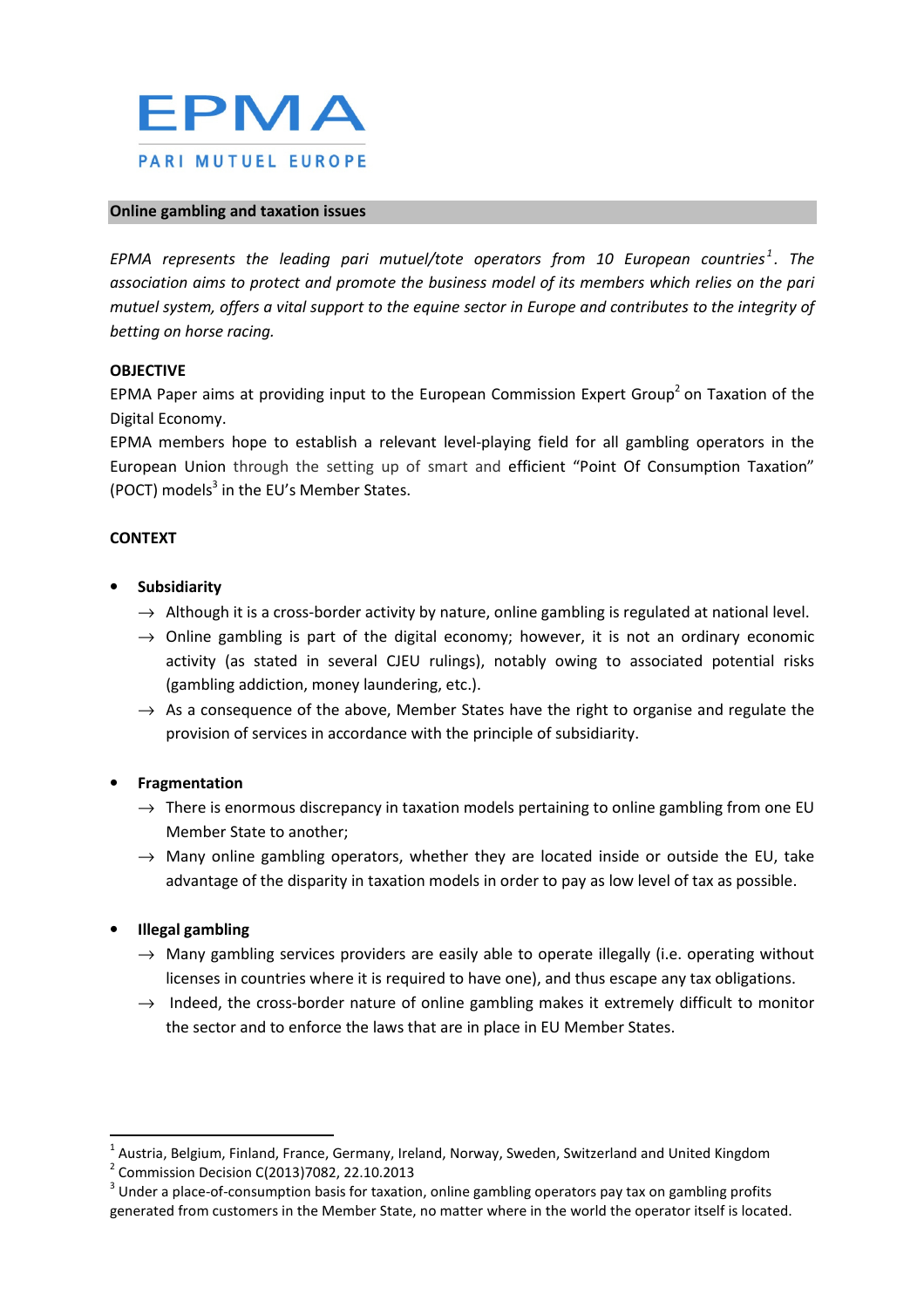### CONSEQUENCES OF DISPARITY ON THE EU MARKET

### • Unfair competition conditions

 $\rightarrow$  Depending on where they are located, lawful operators can benefit from much less advantageous fiscal conditions: as more constraints and taxes are imposed on them, the less the proceeds to be redistributed to punters are, the more they lose customers and market share.

Of course, legal operators are not competing fairly with illegal ones, who avoid paying taxes.

• Funding sources for causes of general interest are jeopardised

 $\rightarrow$  Not only do the proceeds of lawful gambling operators feed into national budgets via taxation, but in many Member States of EU, they are also used to finance research on problem gambling, the surveillance of sport integrity, as well as good causes (grassroots sport, horse sector at large, culture, social issues).

## • Sustainable funding of sports at risk

- $\rightarrow$  Discrepancies in taxation models are used by some online gambling operators as means to pressure governments to change the organisational model of their market so that the financial and commercial interests of operators are favoured.
- $\rightarrow$  This might result in the putting at risk of some existing models, which have yet proved efficient and beneficial to the sectors (sports competitions and the sports sector in general) on which gambling services are based.
- $\rightarrow$  A case in point is the pari mutuel/tote model: while, after taxation, most of the proceeds from bets on horse racing is transferred to owners of winning horses on the one hand, and to successful punters on the other, the remainder is channeled to the horse sector at large (breeding, equestrian centres, stables, equestrian tourism, horse-related professionals such as vets, farriers, saddlers, etc.) on which many jobs depend, especially in rural areas.

## • Innovative investments are overlooked

 $\rightarrow$  Taxation discrepancies are often the main leverage used by gambling operators in order to increase their competiveness (by raising payback ratios for their customers), whereas increased competitiveness should rather be sought by making innovative investments with a view to enhancing the quality and the security of gambling products and services.

## • Gambling-related EU initiatives might prove inefficient

 $\rightarrow$  The EU Recommendations that the European Commission is currently drawing up on responsible gaming, responsible marketing and match-fixing (announced in the EU Action Plan on online gambling in 2012<sup>4</sup>) might prove inefficient if taxation models keep pushing (or favouring) operators that are based outside the EU.

# The differences in taxation between Member States has showed its limit

Taxation on gambling like the principle to be applied to VAT for electronically supplied services, from 1 January 2015, could be taxed at the place where the private customer is established, has his permanent address or usually resides. With such principle, betting companies in Malta or Gibraltar

l

<sup>4</sup> COM/2012/0596 final